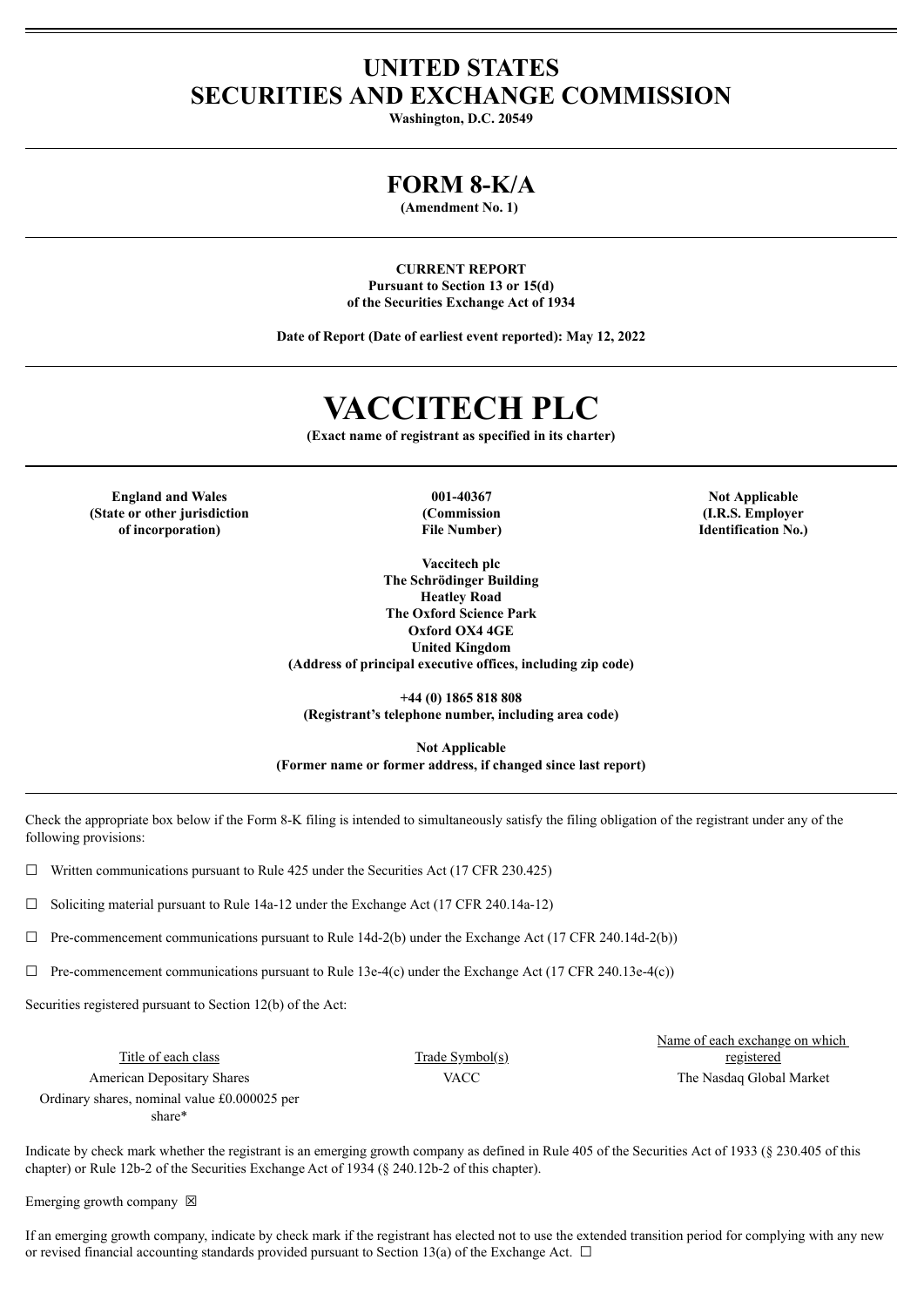\*American Depositary Shares may be evidenced by American Depositary Receipts. Each American Depositary Share represents one (1) ordinary share. Not for trading, but only in connection with the listing of the American Depositary Shares on The Nasdaq Global Market. The American Depositary Shares represent the right to receive ordinary shares and are being registered under the Securities Act of 1933, as amended, pursuant to a separate Registration Statement on Form F-6. Accordingly, the American Depositary Shares are exempt from the operation of Section 12(a) of the Securities Exchange Act of 1934, as amended, pursuant to Rule 12a-8.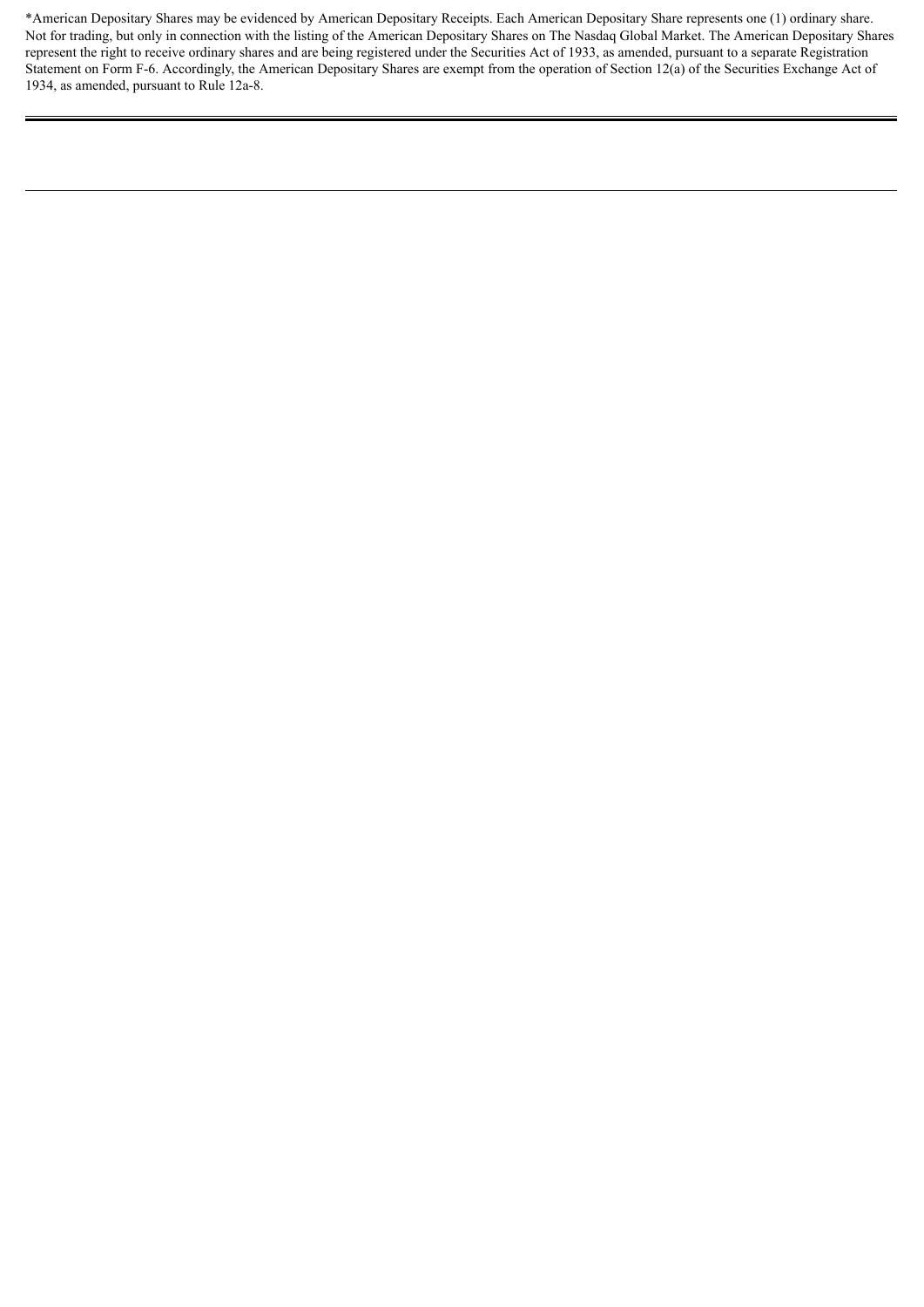#### **EXPLANATORY NOTE**

On May 13, 2022, Vaccitech plc (the "Company") filed with the Securities and Exchange Commission ("SEC") a Current Report on Form 8-K ("Original Form 8-K") to disclose that it had dismissed BDO LLP ("BDO") as its independent registered public accounting firm and appointed PricewaterhouseCoopers LLP as its new independent registered public accounting firm. The Company provided BDO with a copy of the disclosures it made in the Original Form 8-K and requested that BDO furnish a letter addressed to the SEC stating whether it agrees with the statements made therein. This Form 8-K/A amends the Original Form 8-K solely to include a copy of BDO's letter, dated May 20, 2022, which is filed as Exhibit 16.1 to this Form 8-K/A.

Except as described above, all other information in the Original 8-K remains unchanged.

#### **Item 9.01. Financial Statements and Exhibits.**

(d) Exhibits

[16.1](#page-4-0) [Letter](#page-4-0) from BDO LLP, dated May 20, 2022

104 Cover Page Interactive Data File (embedded within the Inline XBRL document).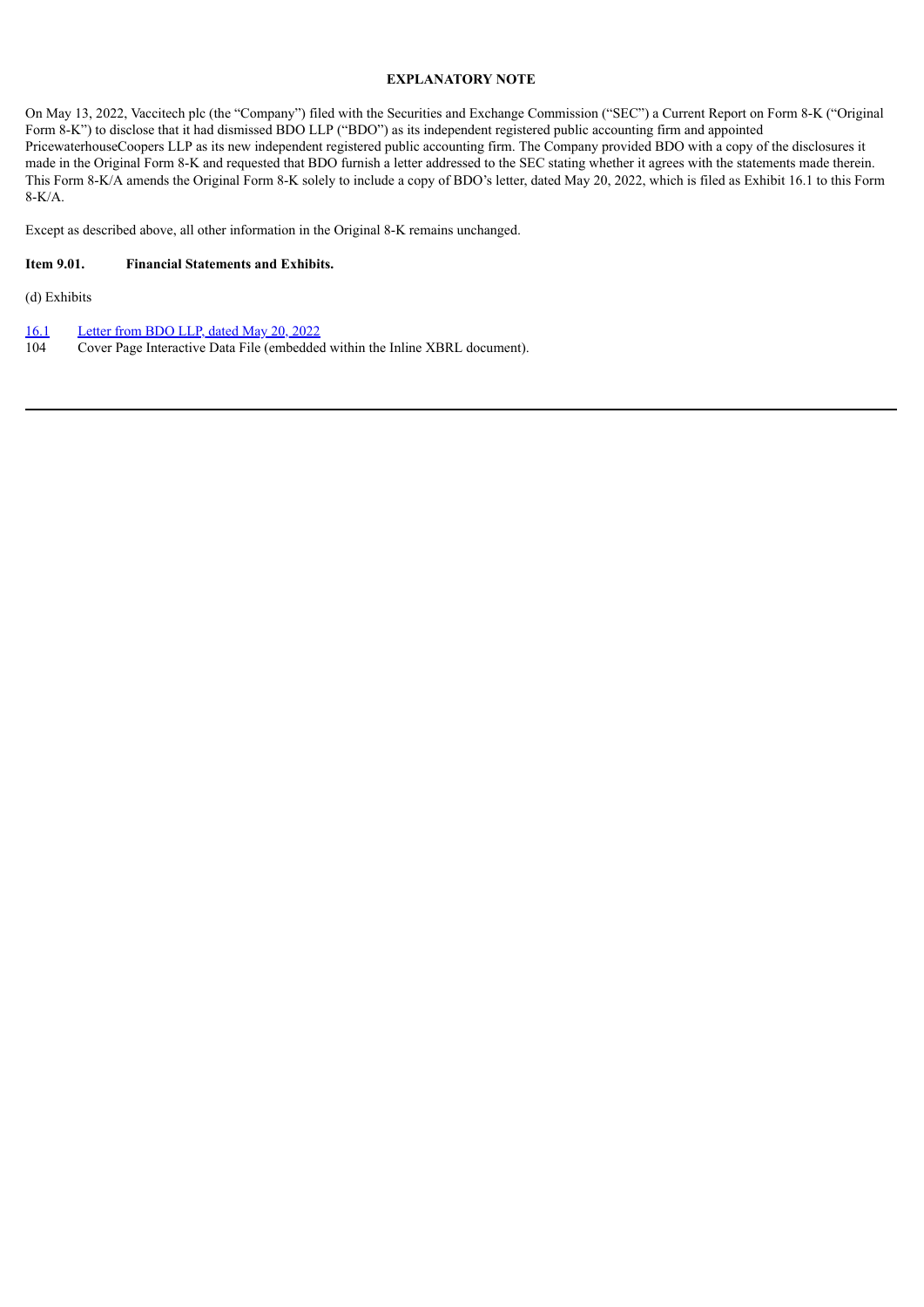#### **SIGNATURE**

Pursuant to the requirements of the Securities Exchange Act of 1934, the registrant has duly caused this report to be signed on its behalf by the undersigned hereunto duly authorized.

Vaccitech plc

Date: May 24, 2022 By: /s/ William Enright

William Enright Chief Executive Officer